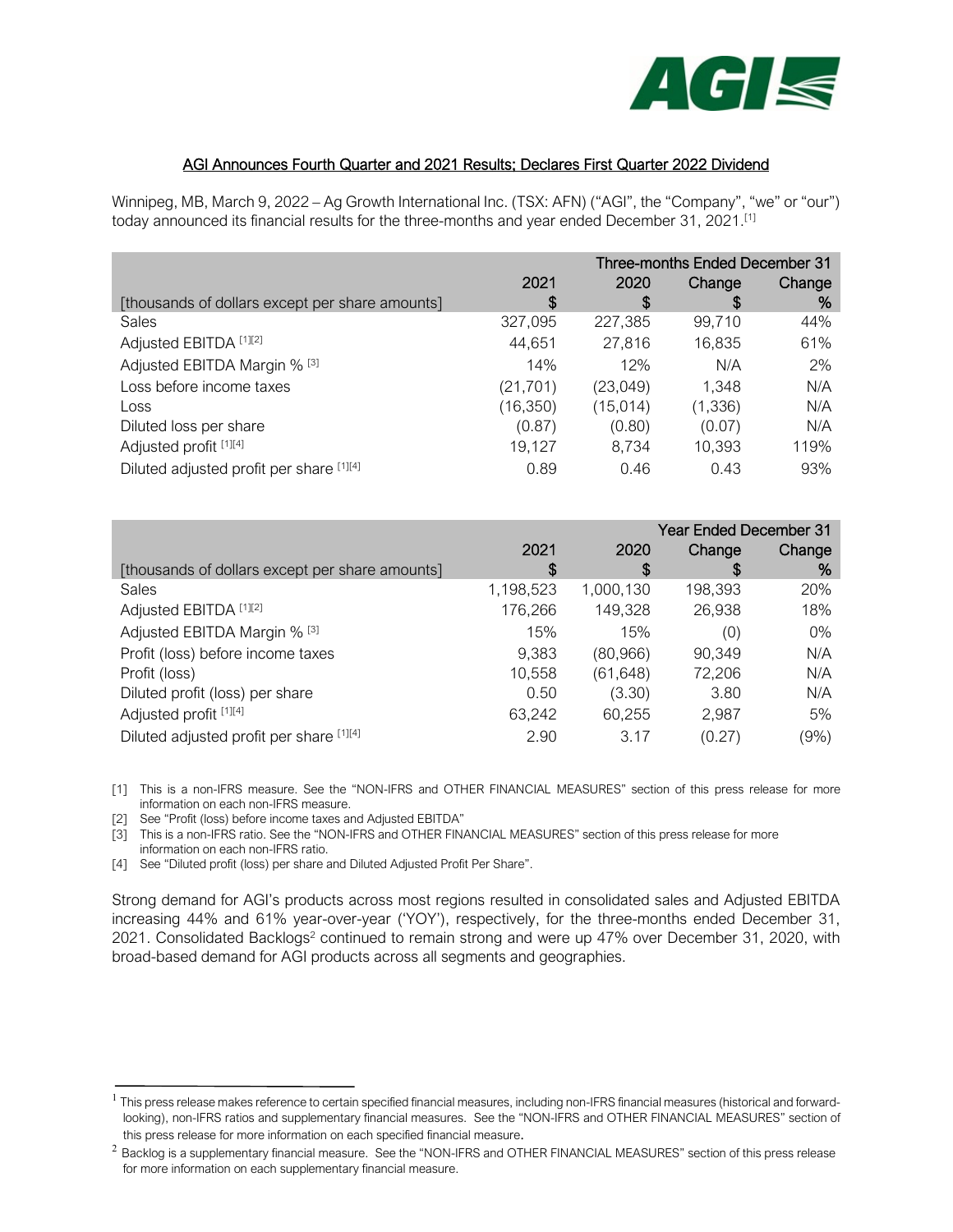"We join the world in supporting Ukraine and condemning the actions taken by Russia," noted Tim Close, President & CEO of AGI. "Our personnel in the region are safe and we are looking for additional ways to support them where possible. Ukraine and Russia are an important source of commodities for the world, and we have been active in the region over the past ten years. Today, the region is a small part of our overall business following extensive diversification of our business into new regions, products, and customers."

"Our strong results in the fourth quarter contributed to a record year for 2021 with broad-based strength in Farm, AGI Digital, EMEA, India, and AGI Food. We see strong growth opportunities across all of our segments as demand for global food infrastructure remains robust. Backlogs sit at the highest level in our history, providing solid visibility for 2022. The backlog visibility, augmented by strong sales pipelines, lead us to forecast Adjusted EBITDA levels of at least \$200 million for the upcoming year."

Farm segment sales grew 28%<sup>3</sup> while Adjusted EBITDA increased 78%<sup>4</sup> YOY, respectively, for the threemonths ended December 31, 2021, as we continue to see strong demand for both portable and permanent equipment. The demand for Farm segment equipment continues to be very robust as customers focus on securing critical products based on the increase in crop volumes. The potential for supply chain disruption continues to impact some dealers' propensity to order equipment earlier than prior years to ensure certainty of supply. Farm backlog is up 48% over the prior year as of December 31, 2021, with considerable strength across all geographies including the U.S. and Brazil.

Commercial segment sales and Adjusted EBITDA increased 60% and 64% YOY, respectively, for the threemonths ended December 31, 2021, with particular strength in the U.S., Europe, Middle East and Africa ("EMEA"), and South America markets. The Food platform continues to grow in response to strong customer demand with sales increasing 13% YOY for the three-months ended December 31, 2021. Overall, the Commercial segment is seeing strong demand as backlogs are up 46% YOY with the Commercial platform and Food platform contributing 23% and 212% increases, respectively, signaling a strong outlook for Q1 2022.

Within the Farm and Commercial segments, we had notable strength in the quarter from our Brazilian operations. Brazil continued to gain momentum with sales and Adjusted EBITDA growing 271% and 639% YOY, respectively, for the three-months ended December 31, 2021. The adjusted gross margin profile for the Brazilian operation is now in-line with global corporate averages, a key milestone in the evolution of this business.

In our Digital segment (previously Technology segment, see "Description of Business Segments and Platforms*"*), the fourth quarter was marked by continued progress on a variety of strategic priorities intended to facilitate sales growth and adjusted gross margin stability, including production related initiatives and sales channel development. Digital segment sales increased 27% and 43% YOY for the three-months and year ended December 31, 2021.

With backlogs up 47% at the end of December 2021 and very robust quoting pipelines globally, the Company expects the strong pace of growth to continue into 2022. As a result, full year 2022 Adjusted EBITDA is expected to be at least \$200 million, representing continued growth and expansion over a record 2021 result.

 $3$  All sales information in this press release that is presented on a segment or geographic basis is a supplementary financial measure. See the "NON-IFRS and OTHER FINANCIAL MEASURES" section of this press release for more information on each supplementary financial measure.

<sup>4</sup> All adjusted EBITDA information in this press release that is presented on a segment or geographic basis is a non-IFRS measure. See the "NON-IFRS and OTHER FINANCIAL MEASURES" section of this press release for more information on each non-IFRS measure.

<sup>&</sup>lt;sup>5</sup> All adjusted gross margin information in this press release that is presented on a segment or geographic basis is a non-IFRS measure. See the "NON-IFRS and OTHER FINANCIAL MEASURES" section of this press release for more information on each non-IFRS measure.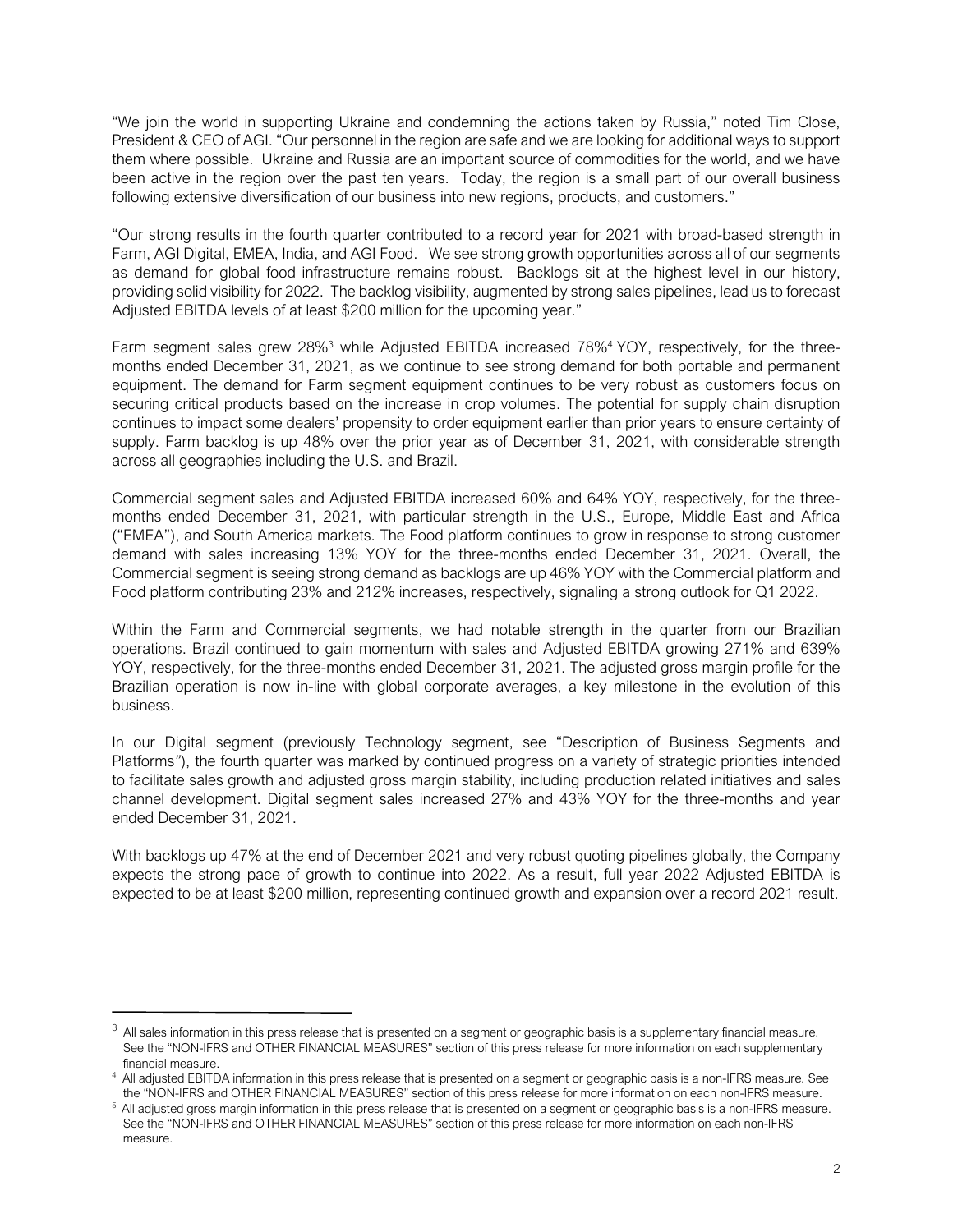## UPDATE ON REMEDIATION WORK

Progress on advancing the remediation work as it relates to the previously disclosed grain bin incident continued in the quarter with remediation work completed at one of the two customer sites. The completed site is fully commissioned and operational. At the second customer site, the site of the grain bin incident, the customer has decided to remediate themselves and with other suppliers. As at the end of December 31, 2021, the Company has spent approximately \$43.4 million of the \$86.1 million total accrual, which was increased by \$8.6 million in the quarter to reflect an updated view of the costs to resolve the issue.

In 2021, two legal claims related to the bin collapse were initiated against the Company for a cumulative amount in excess of \$190 million. The Company's assessment of these claims and our legal and contractual defenses to each claim has resulted in no further provisions being recorded for these claims. The Company will fully and vigorously defend against these claims. In addition, the Company continues to believe that any financial impact will be partially offset by insurance coverage. AGI is working with insurance providers and external advisors to determine the extent of this cost offset. Insurance recoveries, if any, will be recorded when received.

Following a thorough technical review, the previously disclosed rework accrual was increased in the quarter by \$10 million, totalling \$30 million to-date. The rework accrual is unrelated to the grain bin incident, as noted above, but it is located at the same customer site. This increase was made to supplement certain aspects of structural work that became apparent as the site was moved back into operation. This site is now operational and will remain in operation as we work directly with this customer over the next three months to complete the final remediation to the site. This increase accounts for the final work to remedy all deficiencies at this site and put this issue behind AGI.

Additional information on the provision for remediation and equipment rework can also be found in "OPERATING RESULTS –– Remediation costs and equipment rework" in our Management's Discussion and Analysis for the period ended December 31, 2021 ("MD&A").

## COVID-19

The emergence of COVID-19 has had an adverse impact on AGI's business, including the disruption of production, our supply chain, and product delivery. While AGI experienced temporary production suspensions early in the pandemic in 2020, there were no significant production suspension or interruptions in 2021 as a result of COVID-19.

AGI operations were considered "essential services" in many regions throughout North America, highlighting the important role the Company plays in the global food supply chain. Management continues to believe post pandemic demand will be positively impacted as the world builds additional redundancy into the global food infrastructure to account for similar events in the future.

AGI is currently fully operational across all manufacturing locations globally, with no loss of productive capacity owing to COVID-19 during the fourth quarter ("Q4") of 2021. However, headwinds stemming from the pandemic have impacted the availability and cost of raw materials required for production. Various disruptions in the supply chain including steel supply and logistics have caused significant delays on a number of projects which impacted the timing of revenue recognition in Q4 2021. In addition, potential restrictions and lockdowns in countries such as Brazil and India that have been severely impacted by COVID-19 may cause supply chain disruptions and temporary production suspensions. Our 2022 results remain subject to the effect of COVID-19 on our manufacturing facilities, markets, and customers as management continues to monitor for any emerging risks associated with COVID-19.

Additional information on the impacts of COVID-19 can also be found in "OUTLOOK" and "OPERATING RESULTS – Sales by Segment and Geography".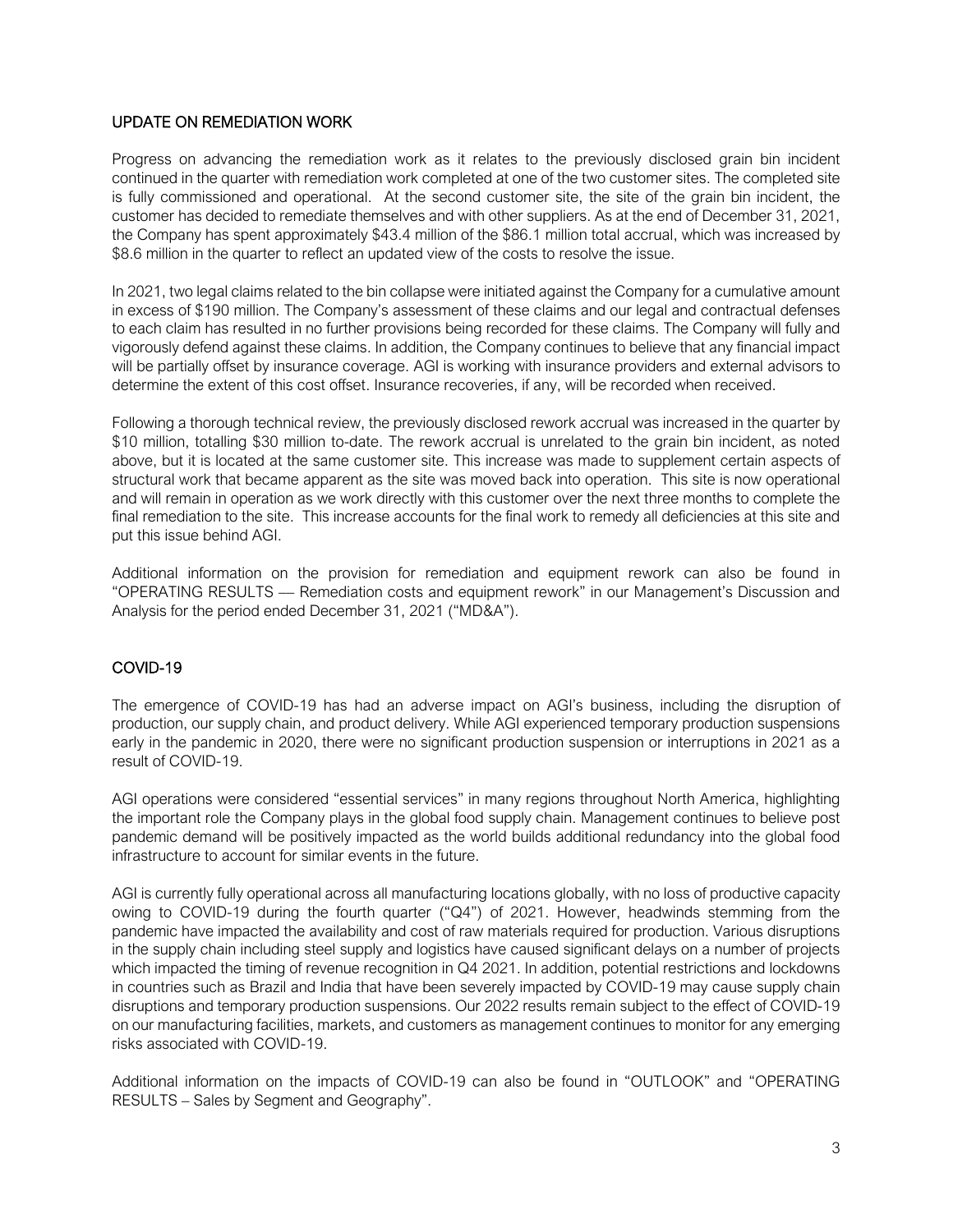## EMERGING CONFLICT BETWEEN RUSSIA AND UKRAINE

AGI's exposure to Russia and Ukraine varies year-to-year, but the region generally contributes about 3% of AGI's consolidated sales annually. AGI has no production facilities in either country. Given the contributions of Brazil, India, and the rest of the EMEA region, AGI is more diversified from the region than we were in years past. While the region is important to AGI, any negative impacts would not be material to AGI overall.

AGI has identified all contracts and counterparties related to the Russia and Ukraine region. We have engaged our U.S.-based external sanctions counsel to assist in navigating the situation. Currently, we are compiling a list of customers, projects, scope of work, and contracts with a view to vetting these through the Canadian, U.S., and E.U. sanctions. We will continue to update and monitor as these sanctions evolve in the near-term. Of note, AGI contracts in the Russia/Ukraine region have built-in force majeure provisions that provide specifically for the potential of military action, government action, and/or sanctions.

## BASIS OF PRESENTATION

On January 1, 2021, the Company reorganized its business segments to better reflect changes in its operations and management structure. As a result of those changes, the Company identified three reportable segments: Farm, Commercial, and Digital. These segments are strategic business units that offer different products and services. Certain corporate overheads are allocated to the segments based on revenue as well as applicable cost drivers. Taxes and certain other expenses are managed at a consolidated level and are not allocated to the reportable operating segments. Financial information for the comparative period has been restated to reflect the new presentation. In the segment disclosure that follows, we have also included product platforms in order to provide additional information within a segment that may be useful to the reader. Specifically, our Commercial segment includes the Commercial and Food product platforms.

For the year ended December 31, 2021, the effect of foreign currency translations arising from the settlement of accounts receivables and payables recorded in a currency other than the Company's functional currency have been presented within finance income (expenses); historically, the foreign exchange impact was presented in sales and a reconciliation was made to trade sales as presented in prior MD&As. This change in presentation effectively eliminates the need for trade sales and therefore sales is presented in this MD&A with the reclassification of comparative information.

The Company's change in presentation in its audited comparative consolidated financial statements for the year ended December 31, 2021 ("consolidated financial statements") was made in accordance with IAS 1 and IFRS 8. Under IFRS 8, a change in accounting policy is permitted if the change results in the financial statements providing more reliable and relevant information about the effects of transactions on the entity's financial position. In addition, IAS 1 requires an entity to reclassify its comparative information when making such changes in presentation and therefore comparative figures have been restated accordingly.

## Description of Business Segments and Platforms

## Farm Segment

AGI's Farm segment includes the sale of grain, seed, and fertilizer handling equipment, aeration products, grain and fuel storage solutions, and grain management technologies.

## Commercial Segment

AGI's Commercial segment includes the sale of larger diameter grain storage bins, high-capacity grain handling equipment, seed and fertilizer storage and handling systems, feed handling and storage equipment, aeration products, automated blending systems, control systems, and food processing solutions.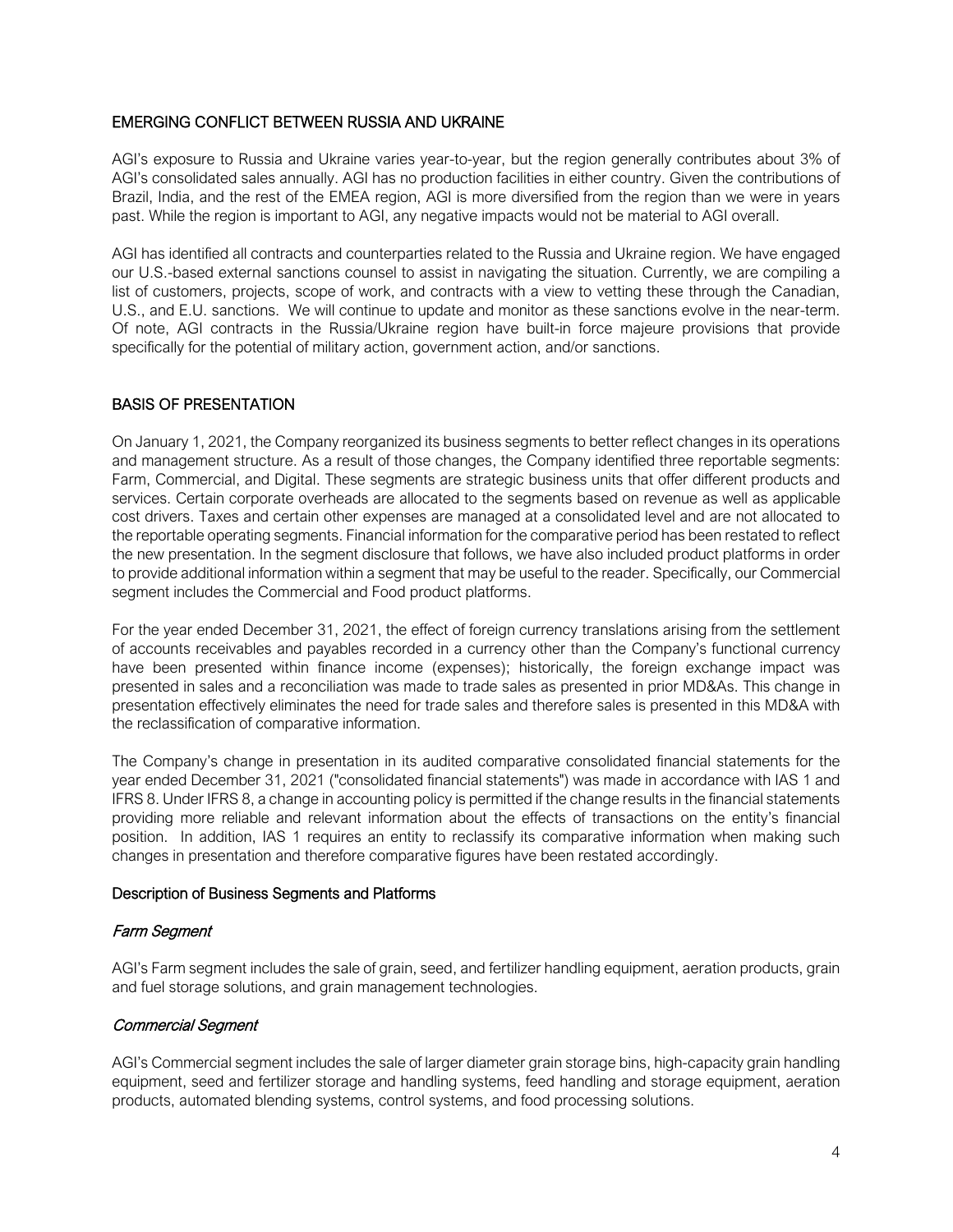## Food Platform

The AGI Food platform falls within AGI's Commercial segment. The Food platform's end customers are involved in producing processed food and beverages of all types. AGI Food provides full process design engineering, overall project engineering, project management services, and equipment supply. Our process design services result in close partnerships with our customers as we become involved early in the project formation stage. Our project management services include leading the customer project from conception to commissioning and working with our customers to manage all dynamics of the project throughout design and execution. We also manufacture and supply the infrastructure equipment components of these projects. Consistent with our Farm and Commercial segments, our equipment products in the Food platform address the storage, blending, and movement of ingredients involved in each process.

# Digital Segment (previously Technology Segment)

AGI's Digital segment (previously Technology Segment) is built on a foundation of our Internet of Things ('IoT') products and technologies. We design, manufacture, and supply IoT hardware that monitors, operates, and automates our equipment and the collection of key operational data for our customers. This operational data is fed into intuitive and rich user interfaces, AGI SureTrack Farm and Pro, to enable our customers to operate and monitor their equipment, record operational activity, manage and market their inventories, and holistically operate their businesses. The IoT product portfolio is a mix of stand-alone hardware including weather stations, soil probes, CO2 sensors, grain temperature and moisture sensors, and field equipment data (Farmobile PUC) and is further augmented through the digitalization of AGI products. The acquisition of a controlling interest in Farmobile Inc. ("Farmobile") in 2021 further moves AGI into the middle of the data verification space required by the rapidly developing carbon and traceability markets. This strengthens our unique ability to capture machine and agronomic data across the entire farming process – from seeding through to harvest and into the broader grain supply chain. As a result, we have renamed our Technology Segment as the Digital Segment to recognize the digital evolution of this group. In addition, our digital and technology products offer monitoring, operation, measurement and blending controls, automation, hazard monitoring, embedded electronics, farm management, grain marketing and tools for agronomy, and Enterprise Resource Planning ["ERP"] for agriculture retailers and grain buyers. These products are available both as standalone offerings, as well as in combination with larger farm or commercial systems from AGI.

## OUTLOOK

AGI's demand drivers are closely linked to crop production volumes, global grain movement, and global food and feed consumption levels. A relative lack of investment in food infrastructure in developing regions along with required ongoing maintenance capital requirements in developed regions provide positive demand dynamics for AGI. These core demand drivers are further augmented by increasing population, changing dietary trends and increased focus on food security infrastructure.

## Farm Segment

Farm backlog increased substantially, 48% over prior year as of December 31, 2021, as inventory levels remain low at many of our dealers as a result of a strong crop yield in many parts of the U.S. and Brazil. These factors have resulted in Farm backlogs increasing 114% in the U.S., and 52% in International, over prior year as of December 31, 2021. Notwithstanding potential supply chain impact on production and delivery of our products, AGI is anticipating a strong start to 2022 in the U.S. The Canadian Prairies experienced drought conditions in 2021 resulting in a reduction of 27% in Farm backlog in Canada. We anticipate there will be an impact to the Canadian Farm segment in the first half of 2022 but note the current demand and backlog in the U.S. should more than offset any potential impact from the drought conditions in Canada. Supply chain challenges and logistics could have a potential impact on adjusted gross margins in the Farm segment in the first half of 2022.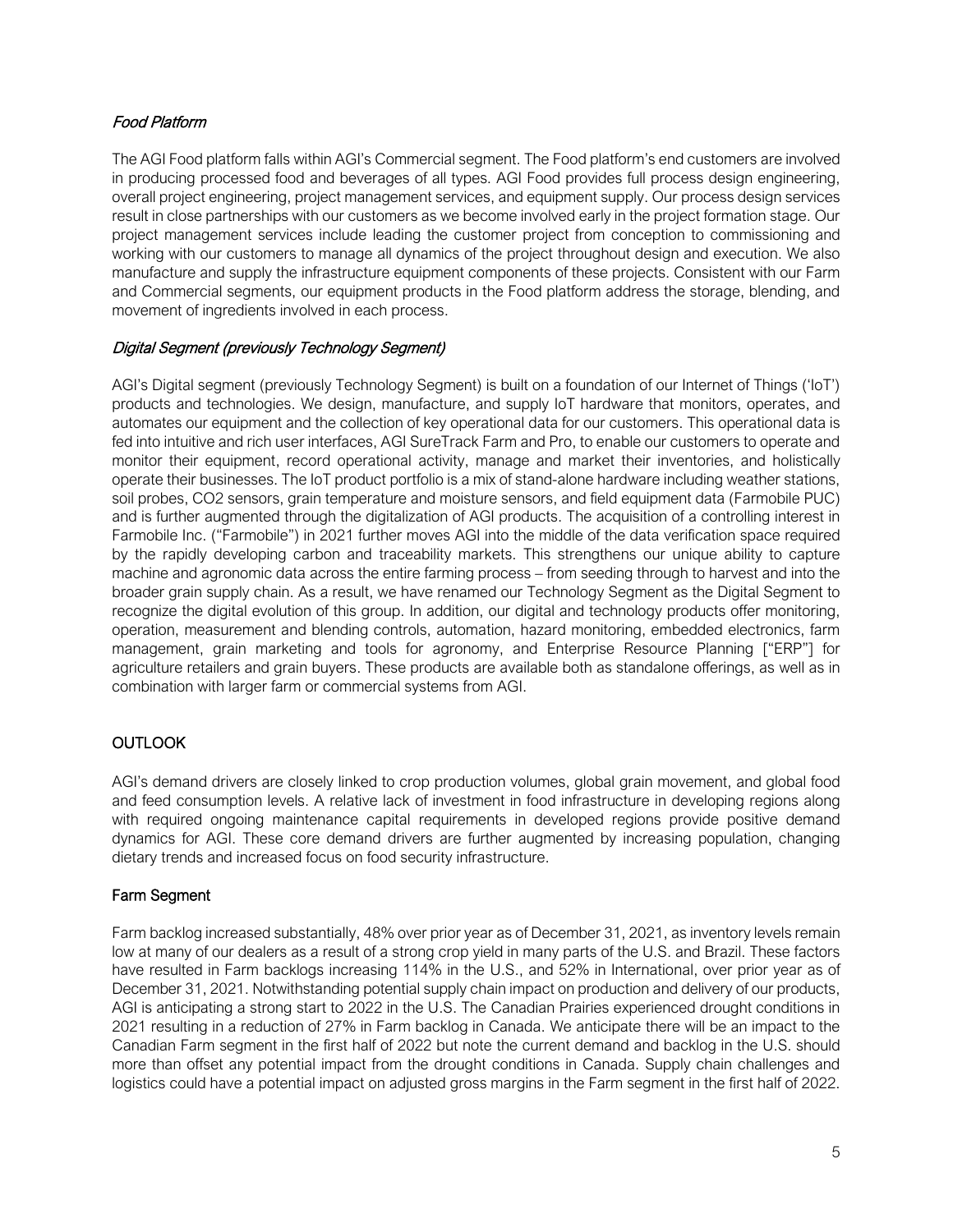## Commercial Segment

## Commercial Platform

Overall, growth continued in the Commercial segment in Q4 2021 with notable strength in the International segment with a 105% increase in sales over Q4 2020.

Adjusted gross margins in the Commercial platform are a focus as, similar to the Farm segment, securing steel and other components on a timely and cost-effective basis amid the supply chain disruptions has been challenging. Many of AGI's Commercial platform contracts include provisions to pass along some or all of the key raw material cost increases. Open sales quotes are continuously reviewed and updated for changes in market conditions. Ongoing disruption of raw material, freight, and labour could lead to ongoing pressure on adjusted gross margin performance of the platform.

#### *Canada*

While COVID-19 had a substantial impact on project activity, quoting, development, and progression across North America, the impact on projects in Western Canada continues to be more severe than in the U.S. as many growth projects continue to be placed on hold in favor of essential maintenance. Despite the challenges, quoting and project activities across the grain terminal and grain processing markets increased in Q4 2021 and the Canadian Commercial platform's backlog is up 153% over the prior year as of December 31, 2021. Management is cautiously optimistic that this market is set up for a sustained rebound in activity and results throughout 2022.

#### *United States*

Sales continue to improve in the U.S. Commercial segment as demand for commercial grain infrastructure continues to move higher with the increase in corn and soybean exports. The U.S. Commercial segment's backlogs have increased 7% over prior year as of December 31, 2021.

## *International*

The International Commercial platform also has strong demand resulting in a 17% YOY increase in backlogs.

- EMEA: Momentum for EMEA remains strong with backlogs up 66% YOY. This YOY increase in part relates to some projects being deferred to future quarters due to minor supply chain interruptions, customer's on-site availability, and project readiness. We note that a portion of EMEA's backlogs is from the Russia-Ukraine region. Additional information of the potential impact of the emerging conflict between Russia and Ukraine can be found in "EMERGING CONFLICT BETWEEN RUSSIA AND UKRAINE".
- Asia Pacific: Backlog is down 17% YOY due to a large project landing in the prior year. This is a relatively new region for AGI and we expect lumpy results as we build the pipeline of small, medium, and large projects. This lumpy ramp up is expected and similar to our entry into other markets.
- South America: Backlog is down 10% due to the completion of a few large projects but a very active quoting pipeline, strong market fundamentals, and market share growth across both the Farm and Commercial segments all reinforce our positive outlook for this region.

## Food Platform

Food platform backlogs increased 212% YOY driven by a combination of robust demand from the food and beverage end markets, repeat business from existing strategic customers, and onboarding of new customers. As with all our segments, increasing prices of raw materials, labour, and foreign exchange fluctuations are closely monitored and we constantly evaluate all quotes and current projects to manage margins. Subsequent to the year ended December 31, 2021, AGI announced the acquisition of Eastern Fabricators ("Eastern").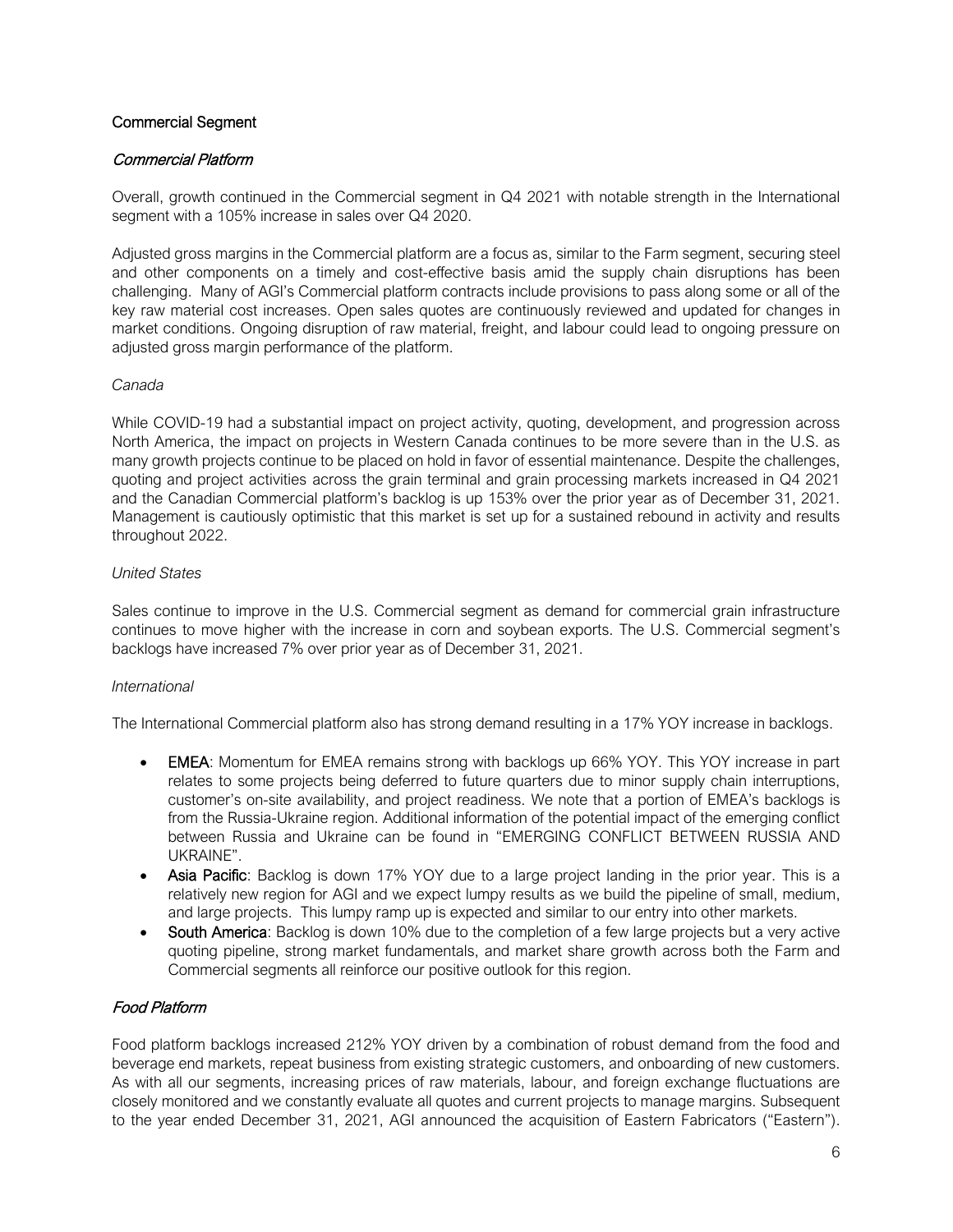Eastern specializes in the engineering, design, fabrication, and installation of high-quality stainless-steel equipment. Eastern operates three facilities in Canada with two in Prince Edward Island and one in Ontario and serves a range of customers across North America. Adding Eastern to the Food platform will increase capacity to help enable growth and satisfy very strong customer demand.

## Digital Segment

Prior to the onset of the COVID-19 pandemic, the Digital segment's strongest source of sales leads and conversion was industry tradeshows. With the widespread cancellation of tradeshow activity throughout the 2021 growing season, direct interaction with growers has been restricted which has hampered the pace of sales growth for the segment. In addition, ongoing chip availability issues restricted our ability to produce some pieces of IoT hardware, further restricting sales. As conditions normalize and tradeshow activity resumes, we expect this to have a positive impact on Digital segment sales and growth.

The Digital segment has substantially completed several initiatives to position the business for continued growth in 2022 and diversify our sales channels to provide scalability and reduce the impact of tradeshow disruptions. In the year, we built our dealer channel for Digital products, expanded direct sales channels, automated areas of production, and increased capacity. In response to ongoing customer feedback, a new subscription model for SureTrack's IoT hardware was introduced in Q4 2021.

## **Summary**

AGI's 5-6-7 strategy has led to diversification of our products, geographies, and customers which provided stability and resilience during the trade wars of 2019 and the COVID crisis in 2020 and 2021. This strategy was critical in setting up AGI to generate record results in 2021 despite the challenges of operating a global business amid difficult conditions. With backlogs up 47% at the end of December 2021 and very robust quoting pipelines globally, the Company expects the strong pace of growth to continue into 2022. As a result, full year 2022 Adjusted EBITDA is expected to be at least \$200 million, representing continued growth and expansion over a record 2021 result.

See also, "Risks and Uncertainties" and "Forward-Looking Information" in our MD&A and "Forward-Looking Information" in this press release.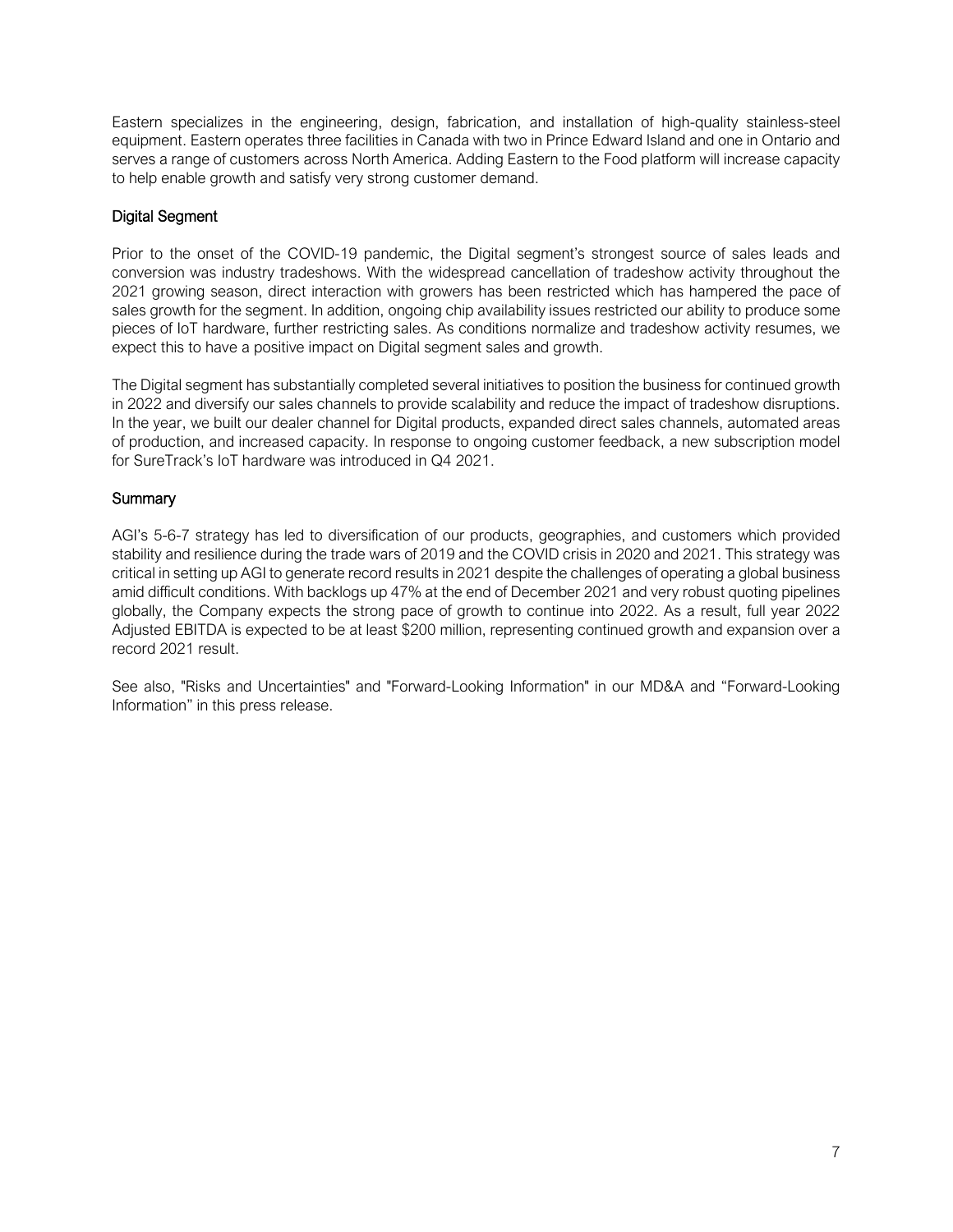#### Profit (loss) before income taxes and Adjusted EBITDA [see "NON-IFRS AND OTHER FINANCIAL MEASURES"]

The following table reconciles profit (loss) before income taxes to Adjusted EBITDA.

|                                                          | <b>Three-months Ended</b><br>December 31 |          | Year Ended<br>December 31 |           |
|----------------------------------------------------------|------------------------------------------|----------|---------------------------|-----------|
|                                                          |                                          |          |                           |           |
|                                                          | 2021                                     | 2020     | 2021                      | 2020      |
| [thousands of dollars]                                   |                                          | S        | \$                        | S         |
| Profit (loss) before income taxes                        | (21, 701)                                | (23,049) | 9,383                     | (80, 966) |
| Finance costs                                            | 11,948                                   | 11,938   | 43,599                    | 46,692    |
| Depreciation and amortization                            | 16,374                                   | 13,956   | 62,049                    | 55,271    |
| Share of associate's net loss [1]                        |                                          | 947      | 1,077                     | 4,314     |
| Gain on remeasurement of equity investment [1]           |                                          |          | (6,778)                   |           |
| Loss (gain) on foreign exchange [2]                      | 211                                      | (8,933)  | 2,992                     | 1,730     |
| Share-based compensation [3]                             | 2,553                                    | 1,223    | 8,551                     | 6,428     |
| (Gain) loss on financial instruments [4]                 | (1,929)                                  | (1, 975) | (1, 382)                  | 14,502    |
| M&A expense [5]                                          | 962                                      | 390      | 3,035                     | 1,736     |
| Change in estimate on variable considerations [6]        | 11,400                                   |          | 11,400                    |           |
| Other transaction and transitional costs [7]             | 4,763                                    | 3,249    | 12,058                    | 14,326    |
| Net loss on disposal of property, plant and<br>equipment | (60)                                     | 68       | 23                        | 187       |
| Loss (gain) on settlement of right-of-use assets         | (28)                                     | 2        | (17)                      | (3)       |
| Gain on disposal of foreign operation                    |                                          |          | (898)                     |           |
| Equipment rework and remediation <sup>[8]</sup>          | 18,600                                   | 30,000   | 26,100                    | 80,000    |
| Impairment charge <sup>[9]</sup>                         | 1,558                                    |          | 5,074                     | 5,111     |
| Adjusted EBITDA <sup>[10]</sup>                          | 44,651                                   | 27,816   | 176,266                   | 149,328   |

[1] See "Share of associate's net loss (gain) and revaluation gains" in our MD&A.

[2] See "Note 25 [e] - Other expenses (income)" in our consolidated financial statements.

[3] The Company's share-based compensation expense pertains to our equity incentive award plan ("EIAP") and directors' deferred compensation plan ("DDCP"). See "Note 24 – Share-based compensation plans" in our consolidated financial statements.

[4] See "Equity swap" in our MD&A.

[5] Transaction costs associated with completed and ongoing mergers and acquisitions activities.

[6] The result of a change in management estimate on variable considerations for a one-time sales concessions related to previous sales contracts.

[7] Includes restructuring and other acquisition related transition costs, as well as the accretion and other movement in contingent consideration and amounts due to vendors.

[8] See "Remediation costs and equipment rework" in our MD&A.

[9] See "Note 12 - Property, plant and equipment" and "Note 15 – Intangible assets" in our consolidated financial statements.

[10] This is a non-IFRS measure. See the "NON-IFRS and OTHER FINANCIAL MEASURES" section of this press release for more information on each non-IFRS measure.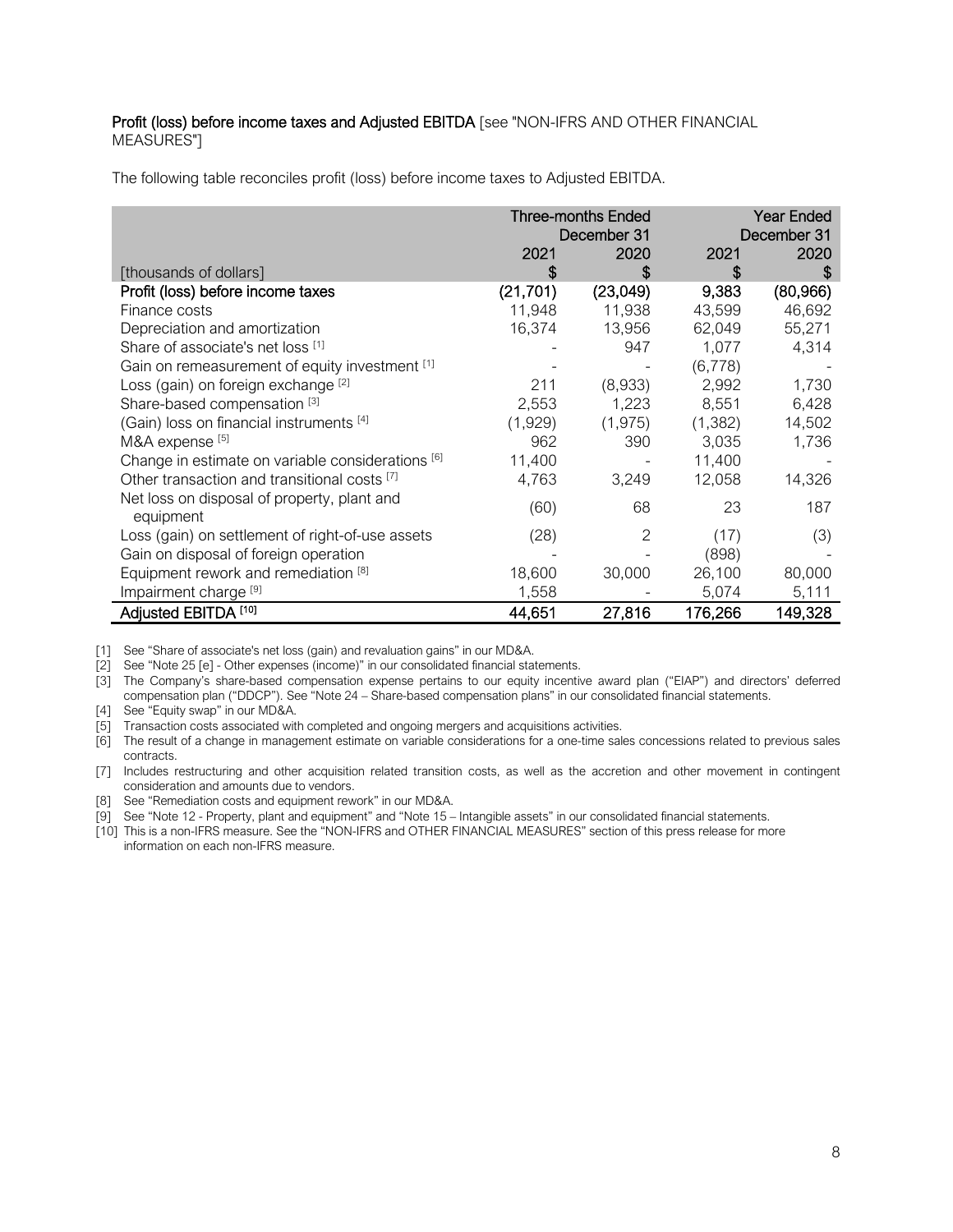#### Diluted profit (loss) per share and diluted adjusted profit per share

The Company's diluted profit (loss) per share for the three-months and year ended December 31, 2021, were a loss of \$0.87 and a profit of \$0.50 compared to a loss of \$0.80 and \$3.30 in 2020, respectively. Profit (loss) per share in 2021 and 2020 has been impacted by the items enumerated in the table below, which reconciles profit (loss) to adjusted profit.

|                                                          | <b>Three-months Ended</b><br>December 31 |          | <b>Year Ended</b><br>December 31 |           |
|----------------------------------------------------------|------------------------------------------|----------|----------------------------------|-----------|
|                                                          | 2021                                     | 2020     | 2021                             | 2020      |
| [thousands of dollars except per share amounts]          | \$                                       | S        | S                                | \$.       |
| Profit (loss)                                            | (16, 350)                                | (15,014) | 10,558                           | (61, 648) |
| Diluted profit (loss) per share                          | (0.87)                                   | (0.80)   | 0.50                             | (3.30)    |
| Loss (gain) on foreign exchange [1]                      | 211                                      | (8,933)  | 2,992                            | 1,730     |
| M&A expense <sup>[2]</sup>                               | 962                                      | 390      | 3,035                            | 1,736     |
| Other transaction and transitional costs <sup>[3]</sup>  | 4,763                                    | 3,249    | 12,058                           | 14,326    |
| (Gain) loss on financial instruments [4]                 | (1,929)                                  | (1, 975) | (1, 382)                         | 14,502    |
| Change in estimate on variable considerations [5]        | 11,400                                   |          | 11,400                           |           |
| Net loss on disposal of property, plant and<br>equipment | (60)                                     | 68       | 23                               | 187       |
| Loss (gain) on settlement of right-of-use assets         | (28)                                     | 2        | (17)                             | (3)       |
| Impairment charge [6]                                    | 1,558                                    |          | 5,074                            | 5,111     |
| Equipment rework and remediation [7]                     | 18,600                                   | 30,000   | 26,100                           | 80,000    |
| Gain on disposal of foreign operation                    |                                          |          | (898)                            |           |
| Share of associate's net loss [8]                        |                                          | 947      | 1,077                            | 4,314     |
| Gain on remeasurement of equity investment [8]           |                                          |          | (6, 778)                         |           |
| Adjusted profit <sup>[9]</sup>                           | 19,127                                   | 8,734    | 63,242                           | 60,255    |
| Diluted adjusted profit per share [10]                   | 0.89                                     | 0.46     | 2.90                             | 3.17      |

[1] See "Note 25 [e] - Other expenses (income)" in our consolidated financial statements.

[2] Transaction costs associated with completed and ongoing mergers and acquisitions activities.

[3] Includes restructuring and other acquisition related transition costs, as well as the accretion and other movement in contingent consideration and amounts due to vendors.

[4] See "Equity swap" in our MD&A.

[5] The result of a change in management estimate on variable considerations for a one-time sales concessions related to previous sales contracts.

[6] See "Note 12 - Property, plant and equipment" and "Note 15 – Intangible assets" in our consolidated financial statements.

[7] See "Remediation costs and equipment rework" in our MD&A.

[8] See "Share of associate's net loss (gain) and revaluation gains" in our MD&A.

[9] This is a non-IFRS measure. See the "NON-IFRS and OTHER FINANCIAL MEASURES" section of this press release for more information on each non-IFRS measure.

[10] This is a non-IFRS ratio. See the "NON-IFRS and OTHER FINANCIAL MEASURES" section of this press release for more information on each non-IFRS ratio.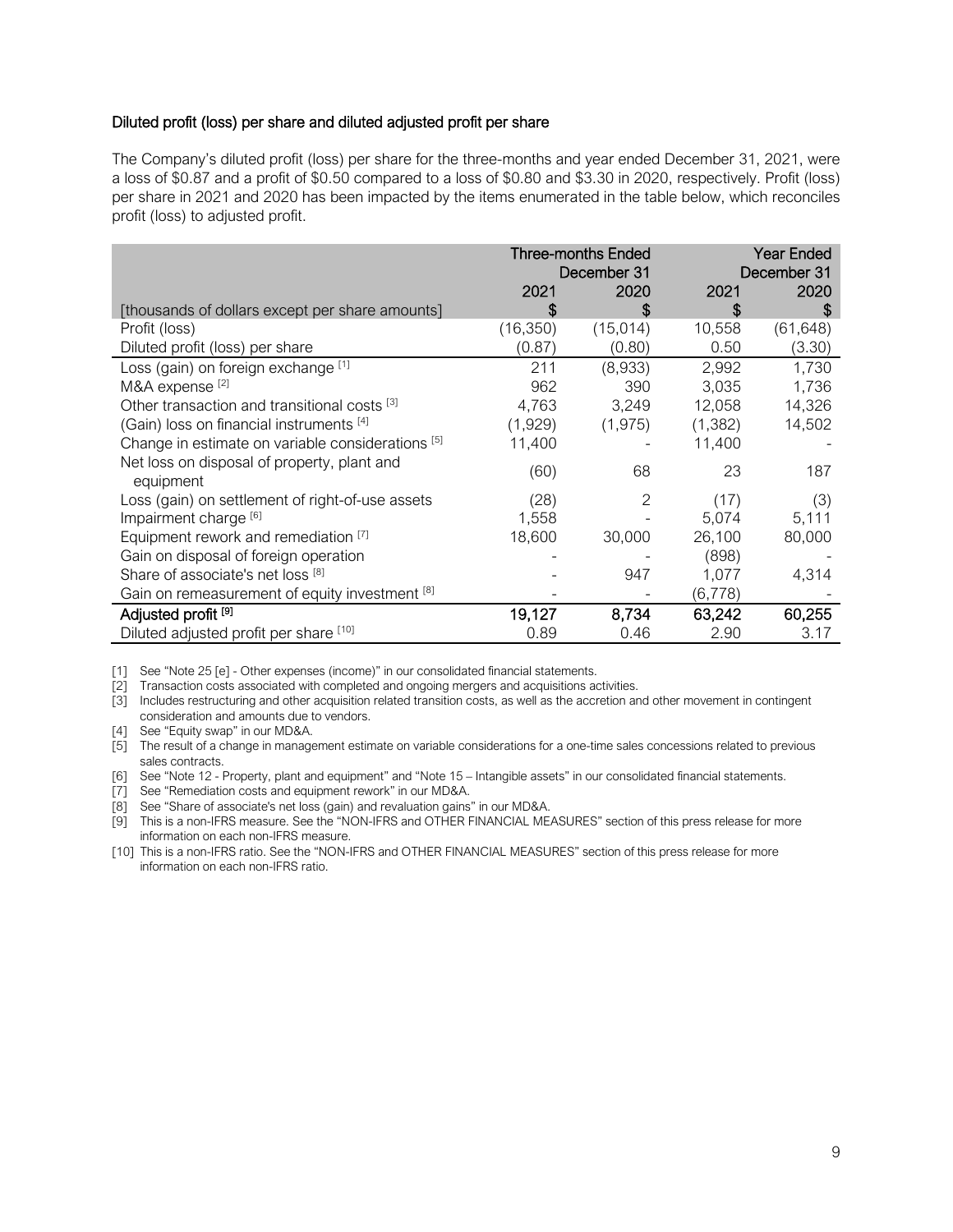## Dividend

AGI today announced the declaration of a cash dividend of \$0.15 per common share for the first quarter ending March 31, 2022. The dividend is payable on April 15, 2022 to common shareholders of record at the close of business on March 31, 2022. The dividend is an eligible dividend for Canadian income tax purposes. AGI's current annualized cash dividend rate is \$0.60 per share.

## MD&A and Financial Statements

AGI's consolidated financial statements and MD&A for the three -months and year ended December 31, 2021 can be obtained at https://www.newswire.ca/news-releases/ and will also be available electronically on SEDAR (http://www.sedar.com) and on AGI's website [\(http://www.aggrowth.com\)](http://www.aggrowth.com/).

## Conference Call

AGI management will hold a conference call on Wednesday, March 9, 2022, at 8:00am EST to discuss its results for the three-months and year ended December 31, 2021. To participate in the conference call, please dial 1-888-390-0546 or for local access dial 1-416-764-8688. An audio replay of the call will be available for seven days. To access the audio replay, please dial 1-888-390-0541 or for local access dial 1-416-764-8677. Please quote passcode 145579# for the audio replay.

## Company Profile

AGI is a provider of the physical equipment and digital technology solutions required to support global food infrastructure including grain, fertilizer, seed, feed, and food processing systems. AGI has manufacturing facilities in Canada, the United States, the United Kingdom, Brazil, India, France, and Italy and distributes its product globally.

Further information can be found in the disclosure documents filed by AGI with the securities regulatory authorities, available at www.sedar.com and on AGI's website www.aggrowth.com.

For More Information Contact: Investor Relations Andrew Jacklin 1-437-335-1630 [investor-relations@aggrowth.com](mailto:investor-relations@aggrowth.com)

## NON-IFRS AND OTHER FINANCIAL MEASURES

This press release makes reference to certain specified financial measures, including non-IFRS financial measures (historical and forward-looking), non-IFRS ratios or supplementary financial measures. Management uses these financial measures for purposes of comparison to prior periods and development of future projections and earnings growth prospects. This information is also used by management to measure the profitability of ongoing operations and in analyzing our business performance and trends. These specified financial measures are not recognized measures under IFRS, do not have a standardized meaning prescribed by IFRS and are therefore unlikely to be comparable to similar measures presented by other companies. Rather, these measures are provided as additional information to complement our financial information reported under IFRS by providing further understanding of our results of operations from management's perspective. Accordingly, they should not be considered in isolation nor as a substitute for analysis of our financial information reported under IFRS. We use the following (i) non-IFRS financial measures: "adjusted earnings before interest, taxes, depreciation, and amortization ("adjusted EBITDA") (historical and forward-looking)" and "adjusted profit"; (ii) non-IFRS ratios: "adjusted EBITDA margin %" and "diluted adjusted profit per share"; and (iii) supplementary financial measures: "backlog", "sales by segment" and "sales by geography"; to provide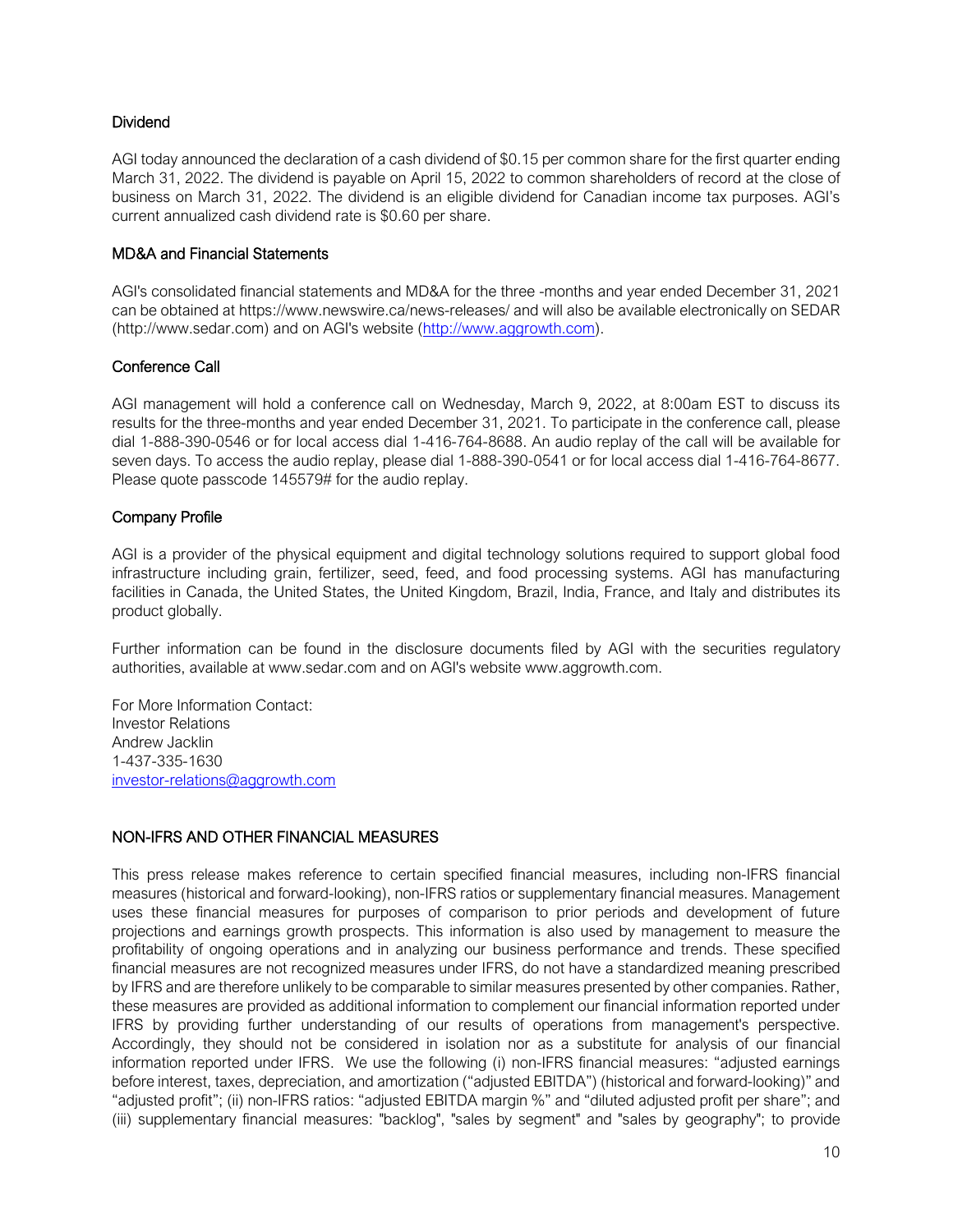supplemental measures of our operating performance and thus highlight trends in our core business that may not otherwise be apparent when relying solely on IFRS financial measures. Management also uses non-IFRS financial measures, non-IFRS ratios and supplementary financial measures in order to prepare annual operating budgets and to determine components of management compensation. We strongly encourage investors to review our consolidated financial statements and publicly filed reports in their entirety and not to rely on any single financial measure or ratio.

We use these specified financial measures in addition to, and in conjunction with, results presented in accordance with IFRS. These specified financial measures reflect an additional way of viewing aspects of our operations that, when viewed with our IFRS results and, in the case of non-IFRS financial measures, the accompanying reconciliations to the most directly comparable IFRS financial measures may provide a more complete understanding of factors and trends affecting our business.

In this press release, we discuss the specified financial measures, including the reasons that we believe that these measures provide useful information regarding our financial condition, results of operations, cash flows and financial position, as applicable, and, to the extent material, the additional purposes, if any, for which these measures are used. Reconciliations of non-IFRS financial measures to the most directly comparable IFRS financial measures are contained in this press release.

The following is a list of non-IFRS financial measures, non-IFRS ratios and supplementary financial measures that are referenced throughout this press release:

"Adjusted EBITDA" is defined as profit (loss) before income taxes before finance costs, depreciation and amortization, share of associate's net loss, gain on remeasurement of equity investment, gain or loss on foreign exchange, non-cash share based compensation expenses, gain or loss on financial instruments, M&A expenses, change in estimate on variable considerations, other transaction and transitional costs, net loss on the sale of property, plant & equipment, gain or loss on settlement of right-of-use assets, gain on disposal of foreign operation, equipment rework and remediation and impairment. Adjusted EBITDA is a non-IFRS financial measure and its most directly comparable financial measure that is disclosed in our consolidated financial statements is profit (loss) before income taxes. Management believes adjusted EBITDA is a useful measure to assess the performance and cash flow of the Company as it excludes the effects of interest, taxes, depreciation, amortization and expenses that management believes are not reflective of the Company's underlying business performance. Management cautions investors that adjusted EBITDA should not replace profit or loss as indicators of performance, or cash flows from operating, investing, and financing activities as a measure of the Company's liquidity and cash flows. See "Profit (loss) before income taxes and Adjusted EBITDA" for the reconciliation of adjusted EBITDA to profit (loss) before income taxes for the current and comparative periods. Adjusted EBITDA guidance is a forward-looking non-IFRS financial measure. We do not provide a reconciliation of such forward-looking measure to the most directly comparable financial measure calculated and presented in accordance with IFRS due to unknown variables and the uncertainty related to future results. These unknown variables may include unpredictable transactions of significant value that may be inherently difficult to determine without unreasonable efforts. Guidance for adjusted EBITDA excludes the impacts of finance costs, depreciation and amortization, share of associate's net loss, gain on remeasurement of equity investment, gain or loss on foreign exchange, non-cash share based compensation expenses, gain or loss on financial instruments, M&A expenses, change in estimate on variable considerations, other transaction and transitional costs, net loss on the sale of property, plant & equipment, gain or loss on settlement of right-of-use assets, gain on disposal of foreign operation, equipment rework and remediation and impairment.

"Adjusted EBITDA margin %" is defined as adjusted EBITDA divided by sales. Adjusted EBITDA margin % is a non-IFRS ratio because one of its components, adjusted EBITDA, is a non-IFRS financial measure. Management believes adjusted EBITDA margin % is a useful measure to assess the performance and cash flow of the Company.

"Adjusted gross margin" is defined as gross profit less equipment rework and depreciation and amortization. Adjusted gross margin is a non-IFRS financial measure and its most directly comparable financial measure that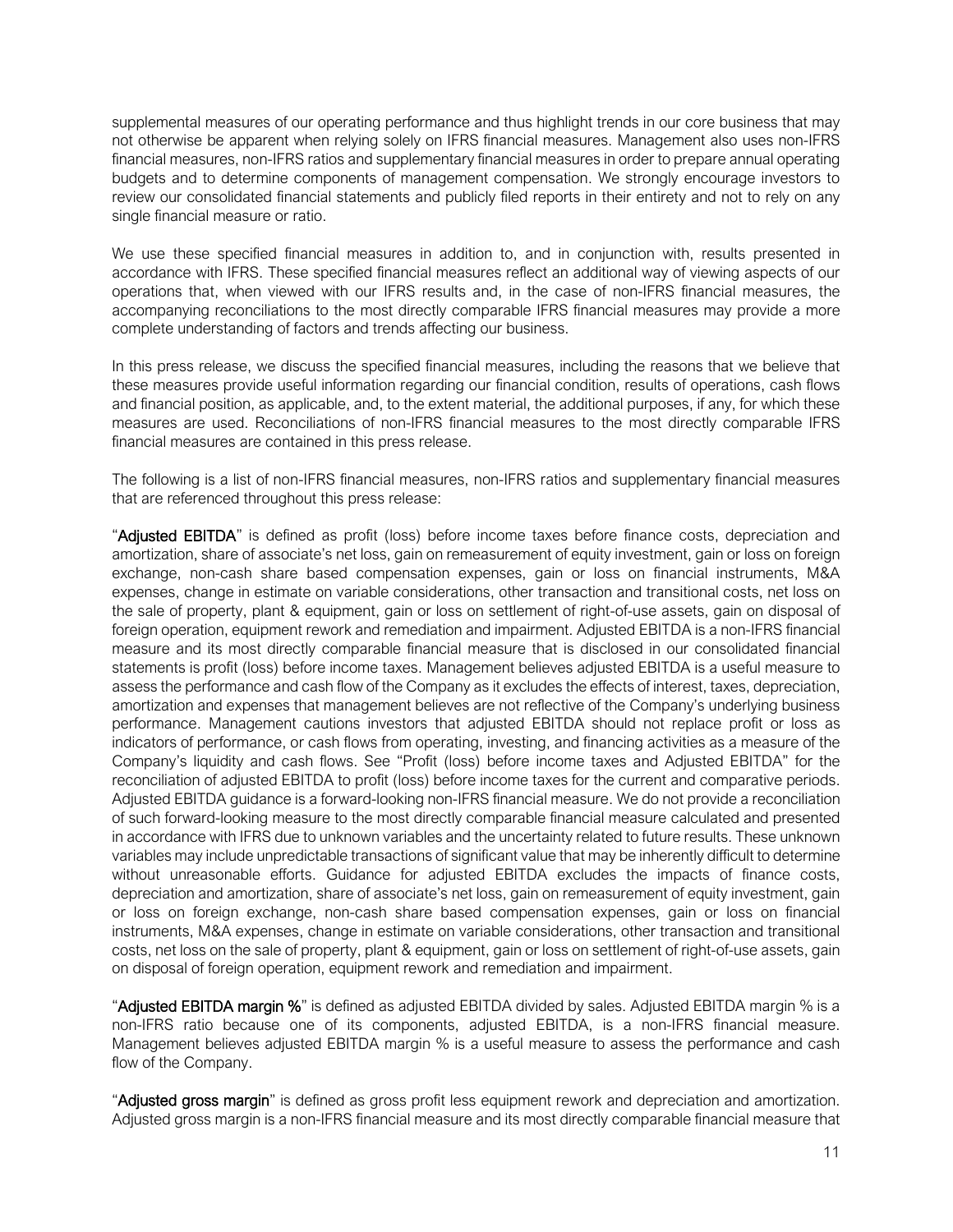is disclosed in our consolidated financial statements is gross profit. Management believes that adjusted gross margin is a useful measure to assess the performance of the Company as it excludes the effects of equipment rework, depreciation and amortization. See "Operating Results – Gross Profit and Adjusted Gross Margin" in our MD&A for the reconciliation of adjusted gross margin to gross profit for the current and comparative periods.

"Adjusted profit" is defined as profit or loss adjusted for the gain or loss on foreign exchange, M&A expenses, other transaction and transitional costs, gain or loss on financial instruments, change in estimate on variable considerations, net loss on sale of property, plant and equipment, gain or loss on settlement of right-of-use assets, equipment rework and remediation, share of associate's net loss, gain on remeasurement of equity investment, gain on disposal of foreign operations and impairment. Adjusted profit is a non-IFRS financial measures and its most directly comparable financial measure that is disclosed in our consolidated financial statements is profit or loss. Management believe adjusted profit is a useful measure to assess the performance of the Company as it provides more meaningful operating results by excluding the effects of expenses that are not reflective or our underlying business performances. See "Diluted profit (loss) per share and diluted adjusted profit per share" for the reconciliation of adjusted profit to profit (loss) for the current and comparative periods.

"Backlogs" are defined as the total value of committed sales orders that have not yet been fulfilled that: (a) have a high certainty of being performed as a result of the existence of a purchase order, an executed contract or work order specifying job scope, value and timing; or (b) has been awarded to the Company or its divisions, as evidenced by an executed binding letter of intent or agreement, describing the general job scope, value and timing of such work, and where the finalization of a formal contract in respect of such work is reasonably assured. Backlog is a supplementary financial measure.

"Diluted adjusted profit per share" is defined as adjusted profit divided by the total weighted average number of outstanding diluted shares of AGI at the end of the most recently completed quarter for the relevant period. Diluted adjusted profit per share is a non-IFRS ratio because one of its components, adjusted profit, is a non-IFRS financial measure. Management believes diluted adjusted profit per share is a useful measure to assess the performance of the Company.

"Sales by Segment and Geography": The sales information in this press release that is presented on a segment or geographic basis are supplementary financial measures and are used to present the Company's sales by segment, product group and geography.

## FORWARD-LOOKING INFORMATION

This press release contains forward-looking statements and information [collectively, "forward-looking information"] within the meaning of applicable securities laws that reflect our expectations regarding the future growth, results of operations, performance, business prospects, and opportunities of the Company. All information and statements contained herein that are not clearly historical in nature constitute forward-looking information, and the words "anticipate", "estimate", "believe", "continue", "could", "expects", "intend", "plans", "will", "may" or similar expressions suggesting future conditions or events or the negative of these terms are generally intended to identify forward-looking information. Forward-looking information involves known or unknown risks, uncertainties and other factors that may cause actual results or events to differ materially from those anticipated in such forward-looking information. In addition, this press release may contain forwardlooking information attributed to third party industry sources. Undue reliance should not be placed on forwardlooking information, as there can be no assurance that the plans, intentions or expectations upon which it is based will occur. In particular, the forward-looking information in this press release includes information relating to: our business and strategy; our outlook for our financial and operating performance in 2022, including our expectations for our future financial results (including our forecast for full year 2022 adjusted EBITDA), industry demand and market conditions, growth prospects, and the anticipated ongoing impacts of the COVID-19 pandemic on our business, operations and financial results; the estimated costs to the Company that may result from the remediation work associated with the grain bin incident, including the costs of remediation, and the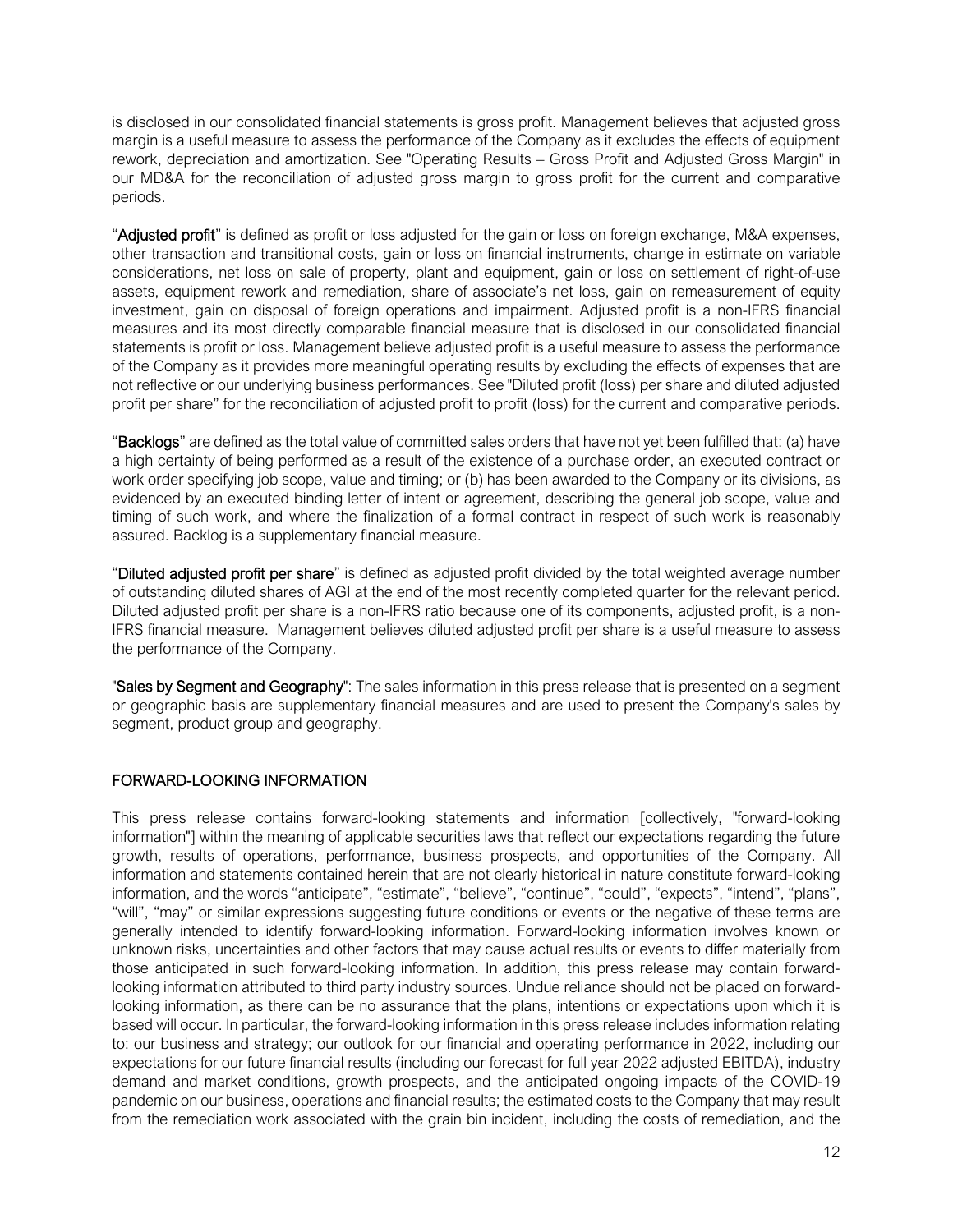availability of insurance coverage to offset such costs; matters relating to litigation arising as a result of the grain bin incident; the estimated costs to the Company from ongoing equipment rework; our ability to mitigate the impact of inflation; our ability to lessen the seasonality of our business; the sufficiency of our liquidity; long-term fundamentals and growth drivers of our business; future payment of dividends and the amount thereof; and with respect to our ability to achieve the expected benefits of recent acquisitions and the contribution therefrom. Such forward-looking information reflects our current beliefs and is based on information currently available to us, including certain key expectations and assumptions concerning: the anticipated impacts of the COVID-19 pandemic on our business, operations and financial results; future debt levels; anticipated grain production in our market areas; financial performance; the financial and operating attributes of recently acquired businesses and the anticipated future performance thereof and contributions therefrom; business prospects; strategies; product and input pricing; regulatory developments; tax laws; the sufficiency of budgeted capital expenditures in carrying out planned activities; political events; currency exchange and interest rates; the cost of materials, labour and services; the value of businesses and assets and liabilities assumed pursuant to recent acquisitions; the impact of competition; the general stability of the economic and regulatory environment in which the Company operates; the timely receipt of any required regulatory and third party approvals; the ability of the Company to obtain and retain qualified staff and services in a timely and cost efficient manner; the timing and payment of dividends; the ability of the Company to obtain financing on acceptable terms; the regulatory framework in the jurisdictions in which the Company operates; and the ability of the Company to successfully market its products and services. Forward-looking information involves significant risks and uncertainties. A number of factors could cause actual results to differ materially from results discussed in the forward-looking information, including the effects of global outbreaks of pandemics or contagious diseases or the fear of such outbreaks, such as the recent COVID-19 pandemic, including the effects on the Company's operations, personnel, and supply chain, the demand for its products and services, its ability to expand and produce in new geographic markets or the timing of such expansion efforts, and on overall economic conditions and customer confidence and spending levels, changes in international, national and local macroeconomic and business conditions, as well as sociopolitical conditions in certain local or regional markets, including as a result of the conflict between Russia and Ukraine and the response thereto from other countries and institutions (including trade sanctions and financial controls), which could adversely impact economic and trade activity across Europe and perhaps worldwide, weather patterns, crop planting, crop yields, crop conditions, the timing of harvest and conditions during harvest, the ability of management to execute the Company's business plan, seasonality, industry cyclicality, volatility of production costs, agricultural commodity prices, the cost and availability of capital, currency exchange and interest rates, the availability of credit for customers, competition, AGI's failure to achieve the expected benefits of recent acquisitions including to realize anticipated synergies and margin improvements; changes in trade relations between the countries in which the Company does business including between Canada and the United States; cyber security risks; the risk that the assumptions and estimates underlying the provision for remediation related to the grain bin incident and insurance coverage for the incident will prove to be incorrect as further information becomes available to the Company; and the risk of litigation in respect of equipment or work previously supplied or completed or in respect of other matters and the risk that AGI incurs material liabilities in connection with such litigation that are not covered by insurance in whole or in part. These risks and uncertainties are described under "Risks and Uncertainties" in our MD&A and in our most recently filed Annual Information Form, all of which are available under the Company's profile on SEDAR [www.sedar.com]. These factors should be considered carefully, and readers should not place undue reliance on the Company's forward-looking information. We cannot assure readers that actual results will be consistent with this forward-looking information. Further, AGI cannot guarantee that the anticipated revenue from its backlogs will be realized or, if realized, will result in profits or adjusted EBITDA. Delays, cancellations and scope adjustments occur from time-to-time with respect to contracts reflected in AGI's backlogs, which can adversely affect the revenue and profit that AGI actually receives from its backlogs. Readers are further cautioned that the preparation of financial statements in accordance with IFRS requires management to make certain judgments and estimates that affect the reported amounts of assets, liabilities, revenues and expenses and the disclosure of contingent liabilities. These estimates may change, having either a negative or positive effect on profit, as further information becomes available and as the economic environment changes. Without limitation of the foregoing, the provision for remediation related to the grain bin incident required significant estimates and judgments about the scope, nature, timing and cost of work that will be required. It is based on management's assumptions and estimates at the current date and is subject to revision in the future as further